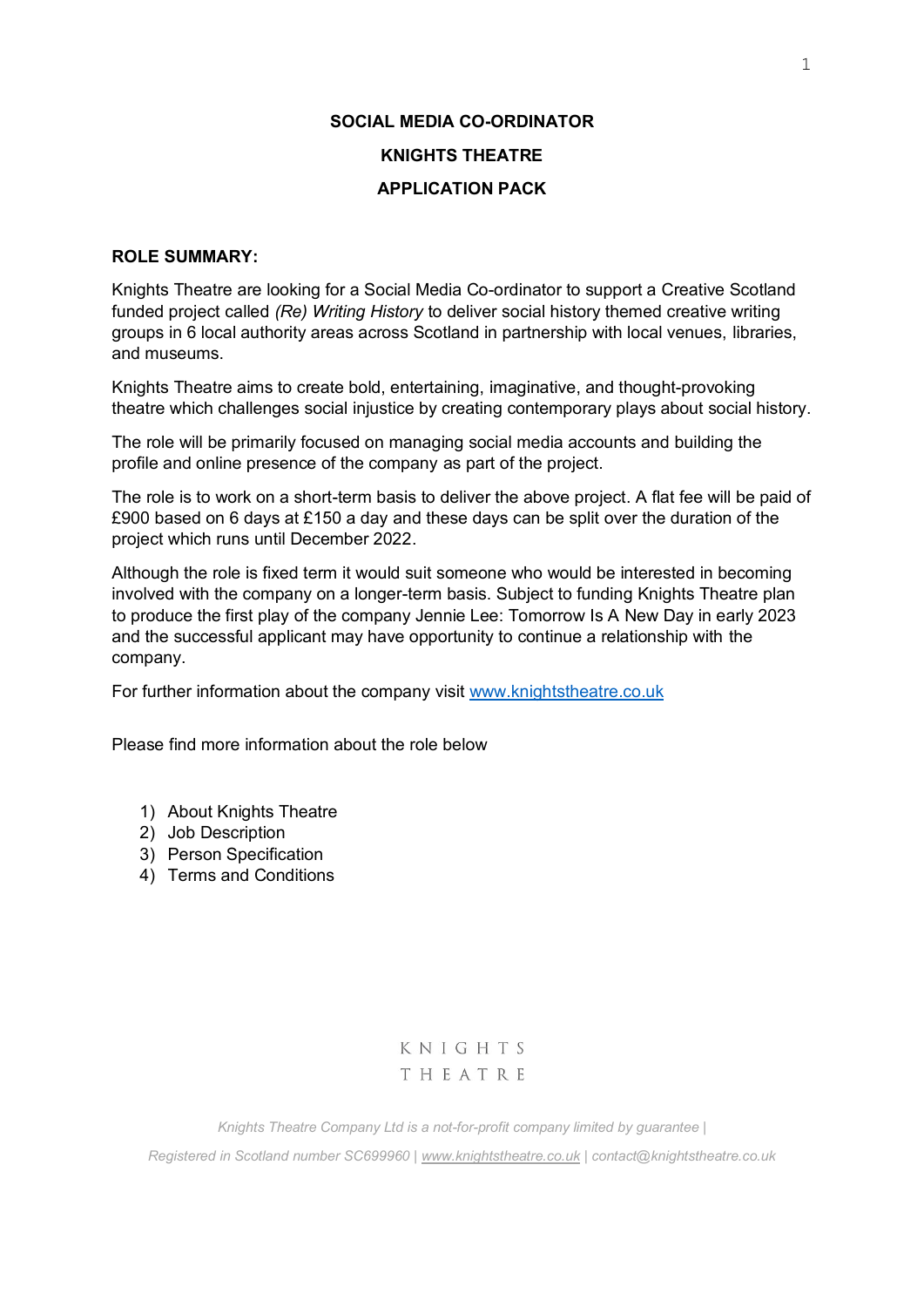#### **1) ABOUT KNIGHTS THEATRE:**

Knights Theatre was established in 2019 by Artistic Director and playwright Matthew Knights with the aim to create bold, entertaining, imaginative, and thought-provoking theatre which challenges social injustice by creating contemporary plays about social history. Knights Theatre is a not-for-profit company limited by guarantee which means that any surplus funds are reinvested in the company and its aims and objectives.

The first production of the company is called Jennie Lee: Tomorrow Is A New Day and is about the daughter of a miner from Lochgelly who became the first UK Minister for the Arts and founder of The Open University. The play has been supported by Fife Council, ONFife and The Open University in Scotland and production is being planned for 2023. The company also has a follow up play in development which is about the famous folk singer Ewan MacColl. The company also delivers innovative creative writing workshops which explore social history and relationships will be developed with venues and audiences over 2022 through the *(Re) Writing History* creative writing project. We are looking forward to establishing a key presence in the Scottish theatre scene over the coming years and we would be delighted if you would join us in helping us to achieve our aims.

### **2) JOB DESCRIPTION:**

Design interesting and relevant content for the company's social media accounts for the *(Re) Writing History* creative writing project

Run various social media platforms and find innovative ways to build followers

Deliver social media marketing campaigns to help attract participants for Creative Writing Workshops and to promote public sharing events of participants work to be delivered at partner venues across Scotland,

Working with social media departments of other partner organisations such as libraries, museums and theatres to co-ordinate social media publicity for both workshops and events

Report on social media and website traffic and growth and provide analysis of marketing campaign performance

Liaise with the Associate Producer to gain stories of participants/audiences who are involved with the project working and find innovative ways to share their stories via the Knights Theatre social media channels

> KNIGHTS THEATRE

*Knights Theatre Company Ltd is a not-for-profit company limited by guarantee | Registered in Scotland number SC699960 [| www.knightstheatre.co.uk](http://www.knightstheatre.co.uk/) | contact@knightstheatre.co.uk*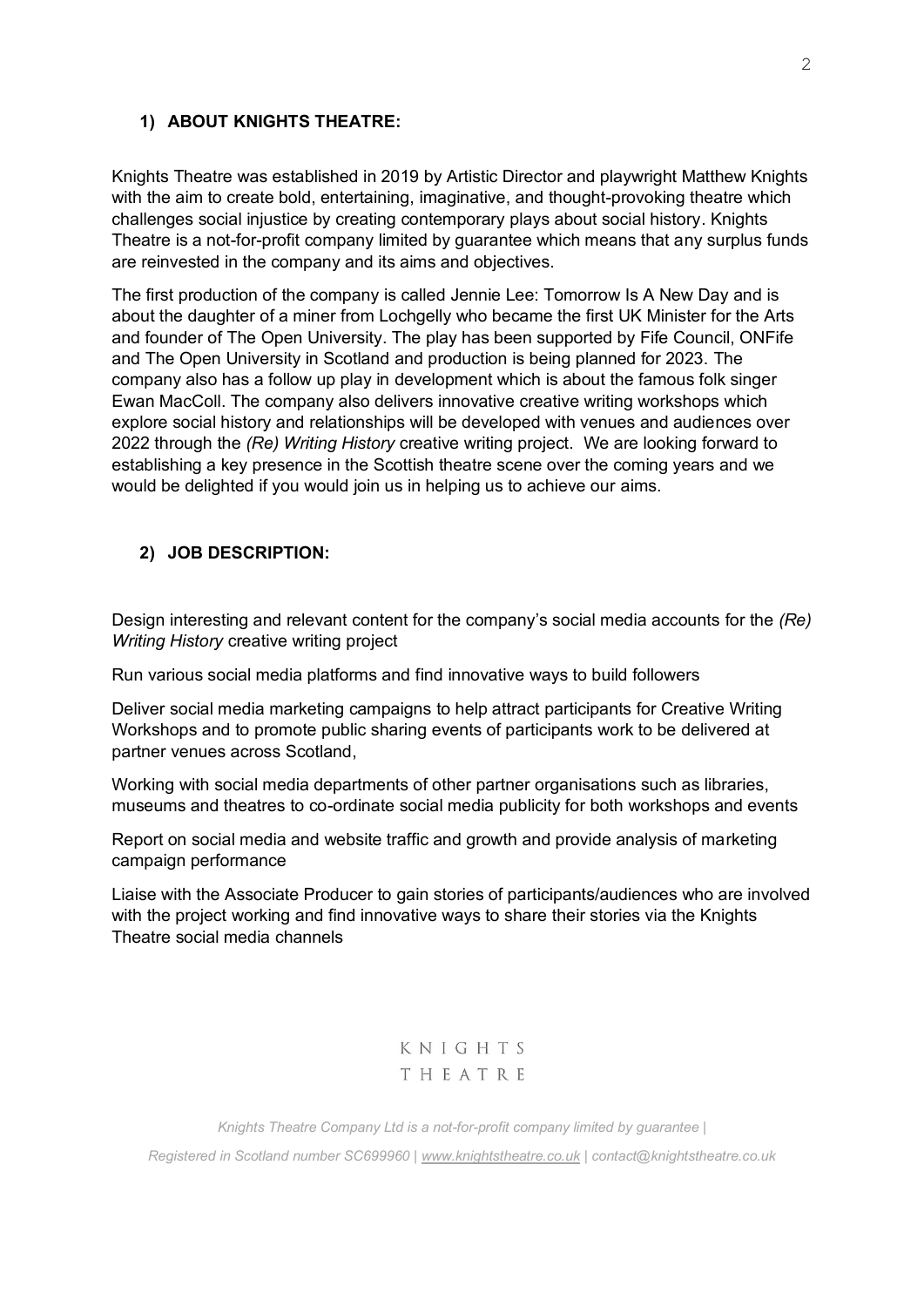#### 3) **PERSON SPECIFICATION:**

#### **Essential**

An interest in theatre and the arts Ability to write and deliver social media marketing campaigns Ability to manage multiple social media platforms including creating original content and writing copy Ability to create timeline plans and work to these Ability to work independently and manage your own time Proficient IT skills and ability to work between PC and Mac Ability to ensure compliance with GDPR regulations Ability to evaluate how campaigns have worked Excellent verbal and written communication skills Ability to edit video footage for Social Media Platforms Ability to liaise with videographer and work with producers

#### Desirable

Further/Higher Education qualification in Marketing / Communications

Ability to manage websites

Ability to run a Mailchimp mailing list

Creativity and interest in developing a brand

Interested in audience development and reaching new audiences who don't regularly attend theatre, especially those identifying as working class

A passion for social justice

An interest in social history

KNIGHTS THEATRE

*Knights Theatre Company Ltd is a not-for-profit company limited by guarantee | Registered in Scotland number SC699960 [| www.knightstheatre.co.uk](http://www.knightstheatre.co.uk/) | contact@knightstheatre.co.uk*